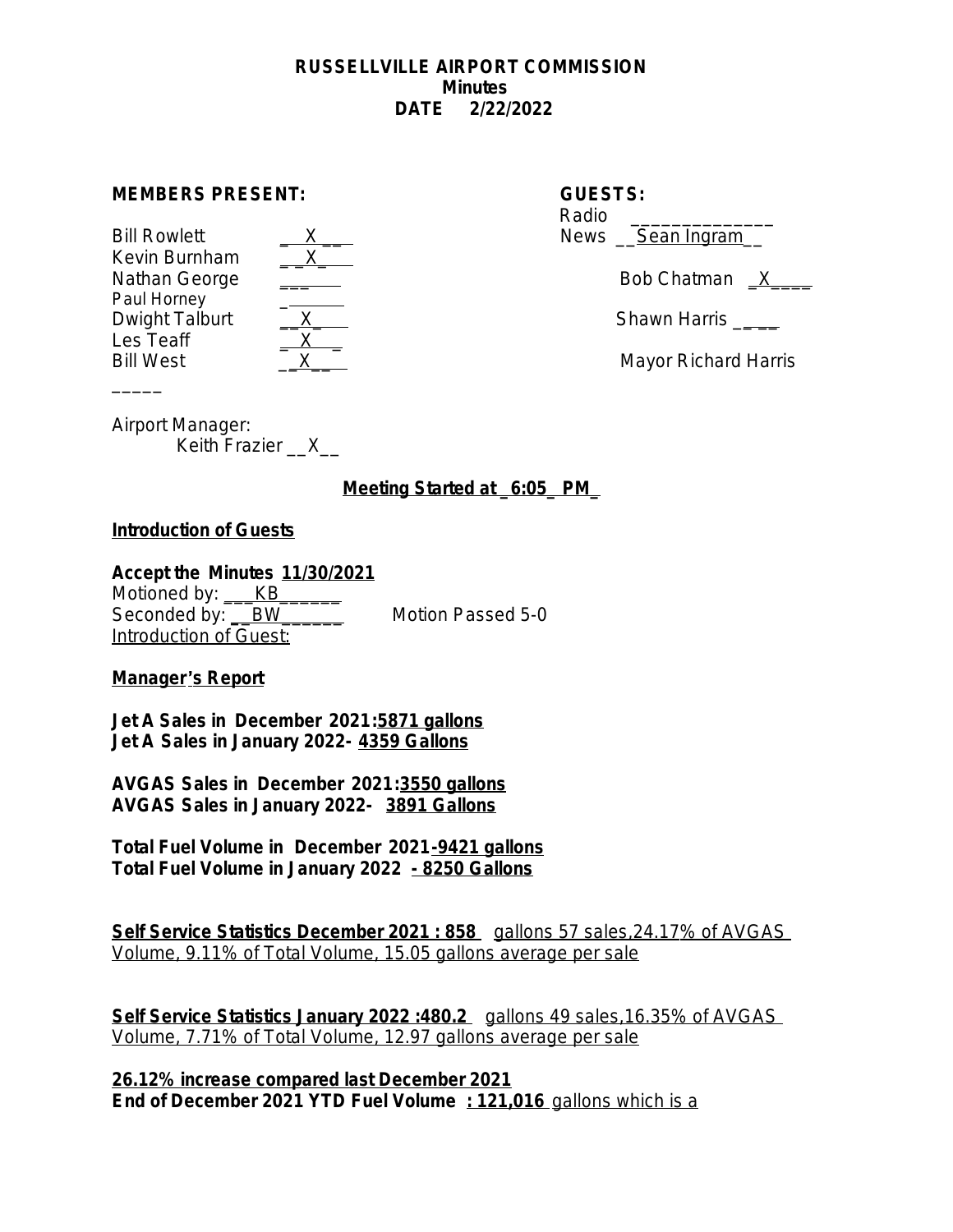**End of January 2022 YTD Fuel Volume : 8250** gallons which is a

### **4.65% decrease compared last January 2021**

## **Financial - Accounts Receivable Aging for December 2021 2>90**

**Financial - Accounts Receivable Aging for January 2022 2>90 Days**

**City Hanger Occupancy in December 2021 was**: 74.42%\_ City Enclosed Hangar 100% City Shade Hangars 40 % Private Hangars 100%

**City Hanger Occupancy in January 2022 was** : 74.42%\_ City Enclosed Hangar \_100% City Shade Hangars 40 % Private Hangars 100%

**Self Sufficiency for December 2021 :43.42% / 42.08% Updated Financial Report**

**Self Sufficiency for January 2022 : 57.53% / 57.53% Updated Financial Report**

## **MANAGER**'**S REPORT / FINANCIAL REPORT:**

Accept the Manager's Passed 5-0 Motioned by: \_\_\_\_\_\_\_<u>LT\_\_\_\_\_\_\_\_\_\_\_\_\_\_\_\_\_\_</u> Seconded by: \_\_\_\_\_\_\_KB\_\_\_\_\_\_\_\_\_\_\_\_\_\_\_\_\_\_

# **OLD BUSINESS**

- **1. 2021 AIP Grant Project- Bob Chatman** Taxiway East - Project closed - 100% FAA paid
- **2. 2023 CIP Changes and BIL-Frazier** BIL add \$159,000, \$10,000 match DOA, \$309,000/Yr for CIP Apron project moved up to 2023, May require stepped process Fencing moved back – Maybe look for State grant
- **3 2022 Budget Capital Expenditure (GPU)** New GPU is service
- **4 Permanent Non-Aeronautical Use of Land Application update Frazier** Category exclusion for National Guard property – Historical Society sign off complete - Resubmitted to Environmental then to Program Manager – D.C**.** Should be complete in 60 to 90 days. Fire and police have done clearing. Police will build training structure. Fire training facility long term.
- **5 Hangar Construction Update-Bob Chatman** Floor is poured. Building delivery 14<sup>th</sup> to 21<sup>st</sup> March, Needs 2<sup>nd</sup> coat of hardner on floor. (Cool temperature Issue).
- **6 Commissioner** '**s Expiring Terms Bill West and Lest Teaff and consideration for reappointment- Frazier**